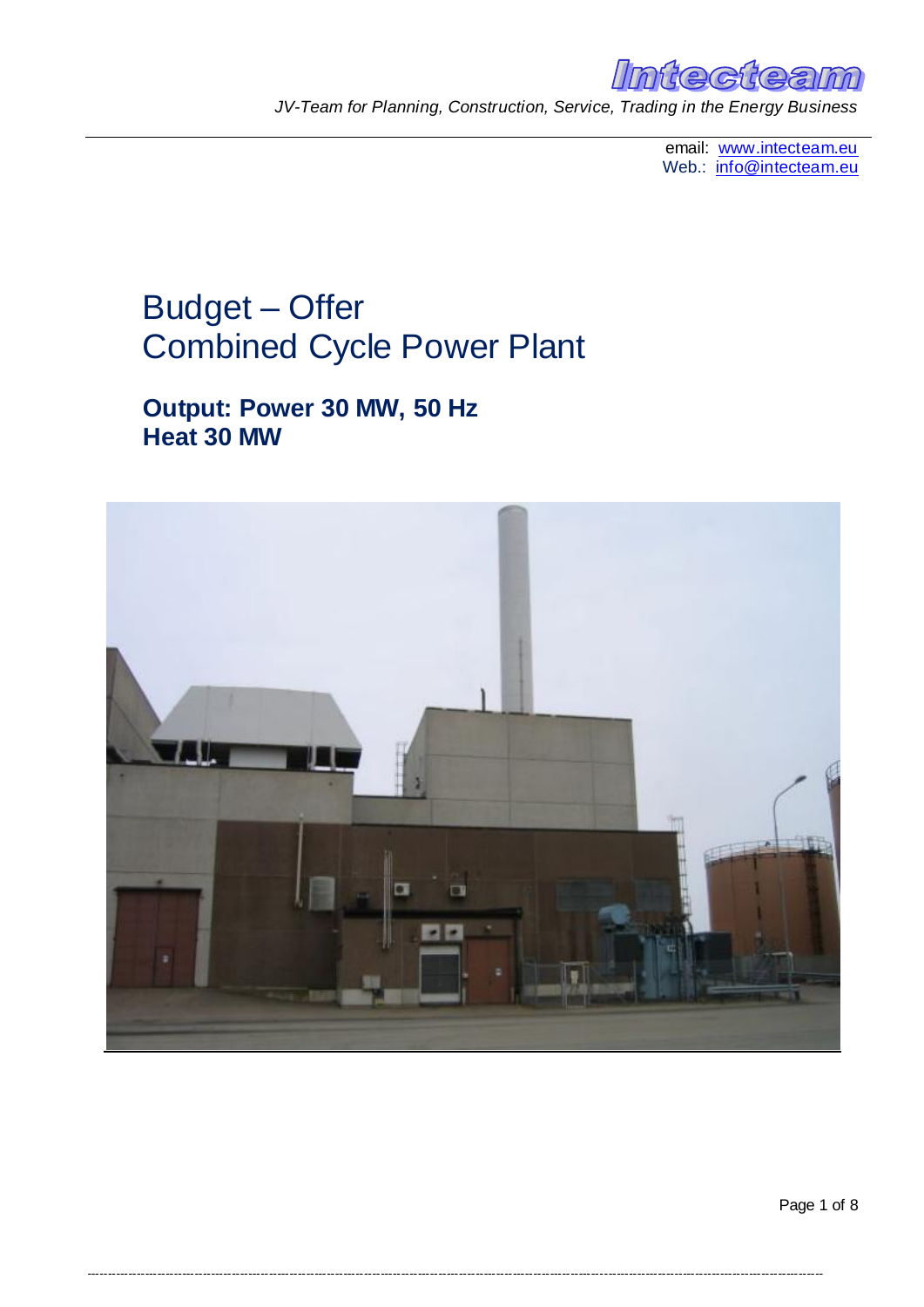# **1. General**

The offered CCPP (Combined Cycle Power Plant) is located in Sweden, Europe and is due to changed operation request today in standby mode, can be started on request at load condition. The plant was operated for Power Generation and District Heat for the nearby city. Due to the new changed boundary condition with wood chips as main fuel supply for the district heating the owner decided to de- invest this relatively new unit in excellent condition. The entire Electro- Mechanical Equipment is therefore for sale and offer for relocation.

The plant is:

- In excellent condition
- Well maintained
- Relatively new
- Available now
- Service and support for future operation will be granted on request by the world class Power Company Siemens



----------------------------------------------------------------------------------------------------------------------------------------------------------------------------------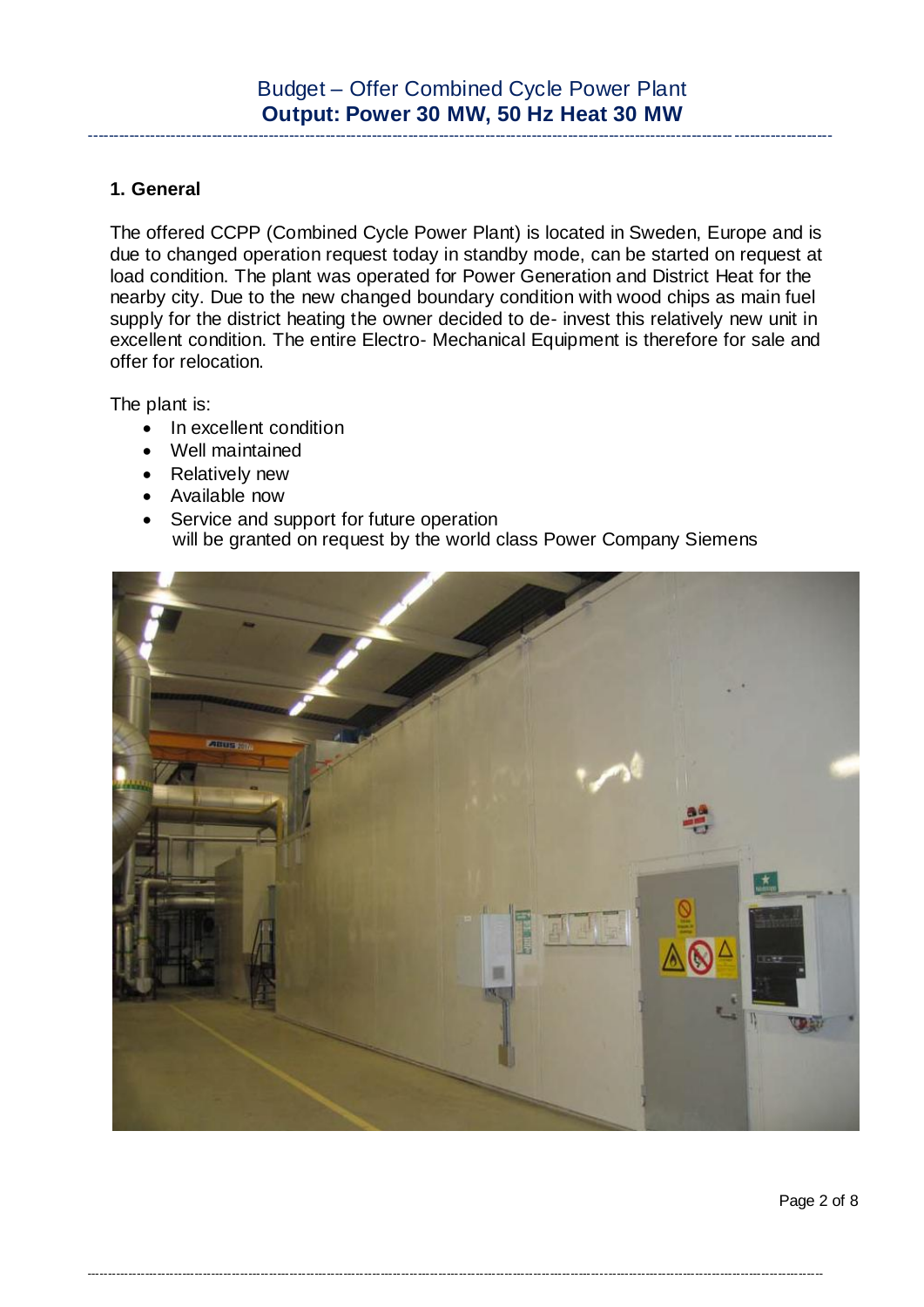

# **2. Plant Description**

The Combined Cycle Power Plant is operated in CO-generation mode. It is presently installed in a district power/heat plant and has been commercially operated from 1992 until today.

The plant consists of main components:

- Gas Turbine, ABB GT 10 with capacity of 23,250 MW.
- A high pressure Heat Recovery Steam Boiler with additional direct firing facility (natural gas) of 30 MW for district heating and steam for Steam Turbine.
- An existing counter-pressure Steam Turbine ABB Stal, with a capacity of 7.2 MW.
- All associated Auxiliaries for the mechanical and electrical CCPP operation mode

----------------------------------------------------------------------------------------------------------------------------------------------------------------------------------

Page 3 of 8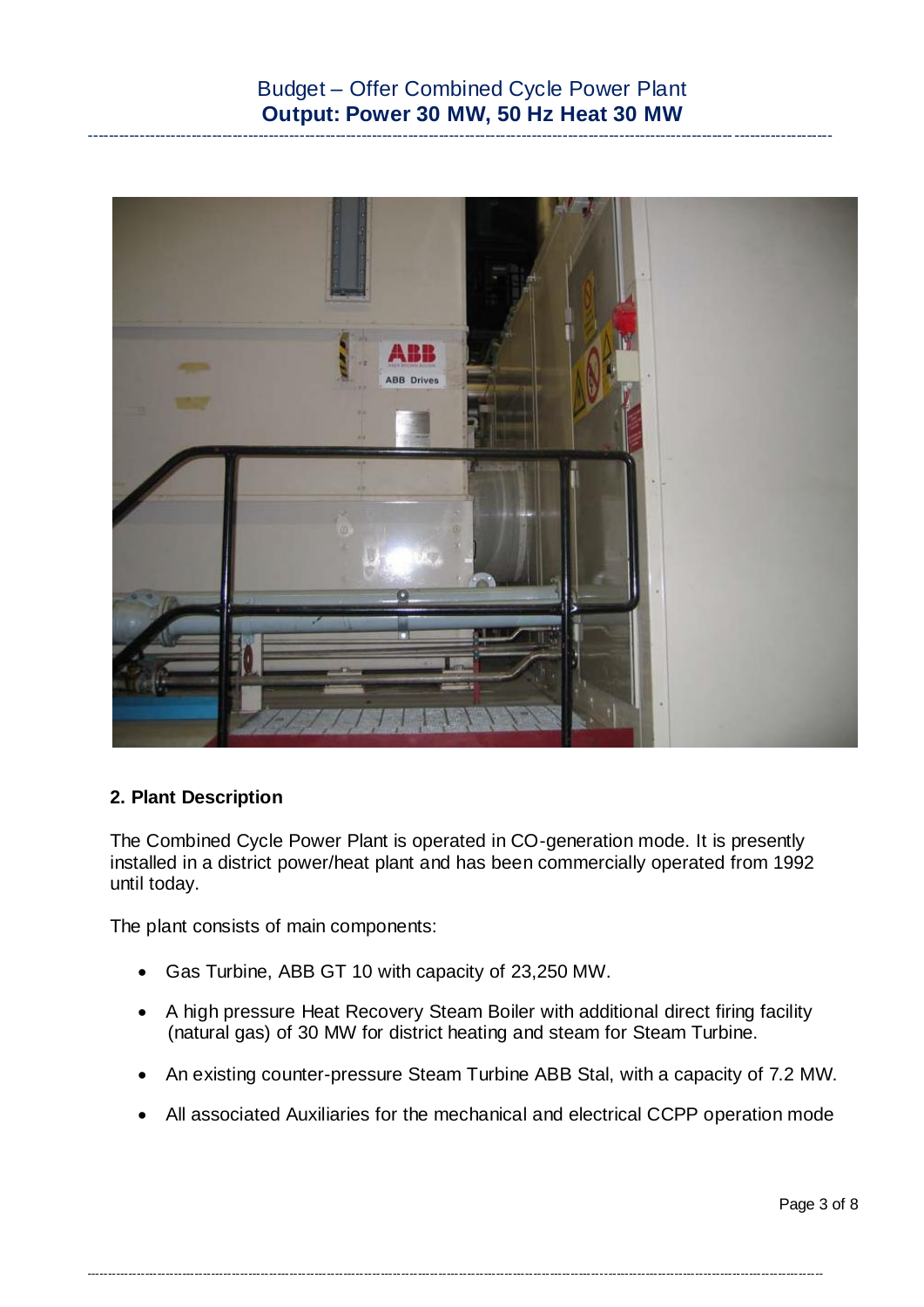



Page 4 of 8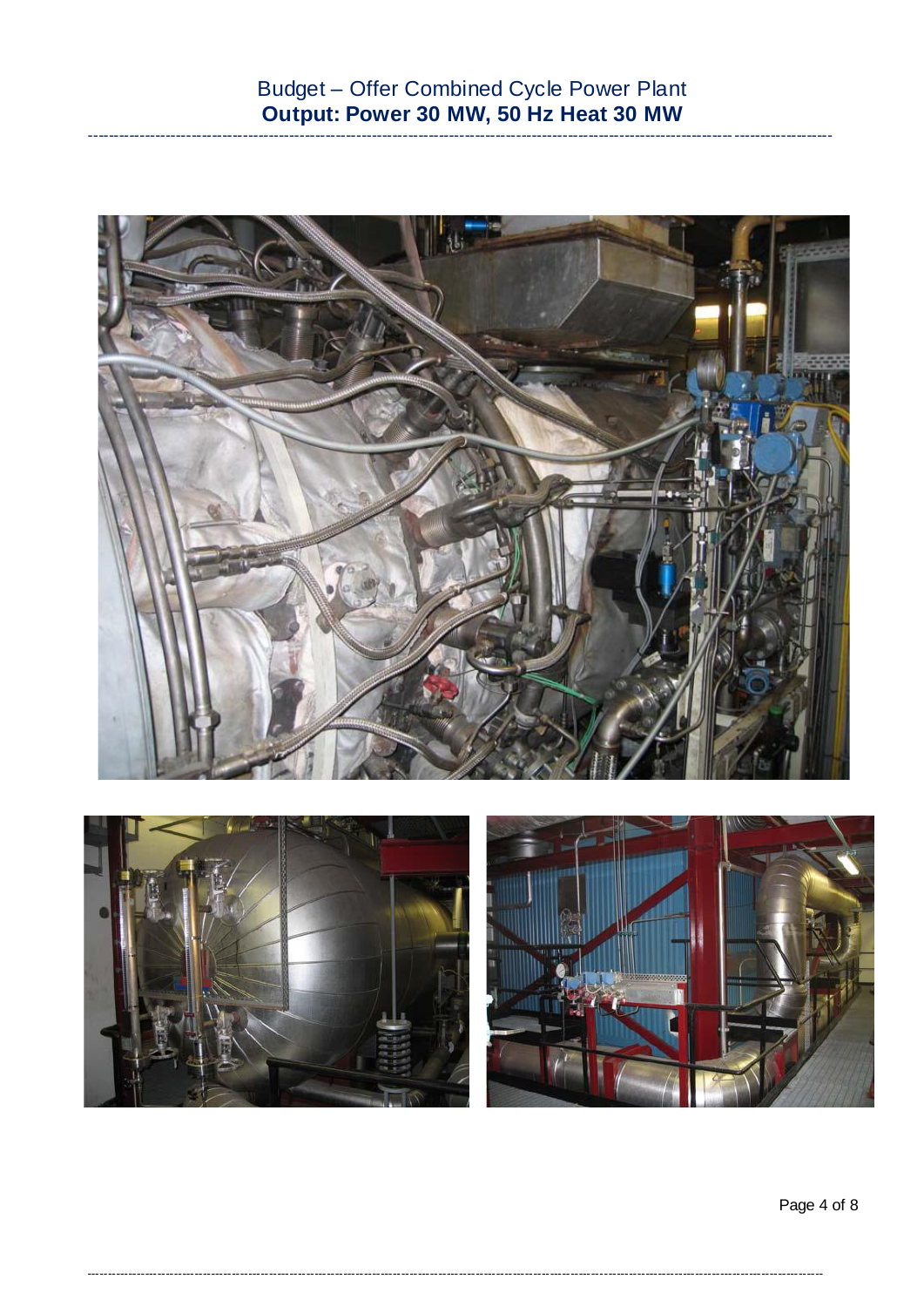# **3. Plant Operation**

With the gas turbine on full load the heat recovery boiler will produce 30 MW for district heating and steam to the ST for 7.2 MW electricity.

If the Gas Turbine is not in operation the additional direct firing facility in the boiler will produce 30 MW district heating. The steam turbine can be operated under this condition as well.

The plant which has been regularly serviced and maintained by the OEM is fully automated and is controlled by a qualified Engineer. Starting of the plant is done in the control area or from the central control room.

### **4. Performance Data**

The designed basic output of the Plant is:

- 30 MW electric Power
- 30 MW Heat output

With a fuel input of approx. 70 MW

At ISO Condition and Co- Generation operation the plant is designed at ISO Condition Electrical efficiency > 42 %

Fuel usage factor > 86 %

Details of performance are depend of local boundary and ambient conditions (e.g. district heating temperature, site level, etc.) of new site and have to be defined with new operator and adjusted to new site condition.

### **5. Scope and Delivery**

### **5.1 Equipment**

Basically the entire existing mechanical and electrical Equipment of the combined cycle process is part of the delivery scope including the Demi- Water plant. Building structure, building itself and building facilities (lightning, small power supply, etc.) is not part of the delivery scope.

Main component:

- Turbo Group with Gas Turbine, Generator, Steam Turbine and main Gears
- A high pressure Steam Boiler for Heat Recovery and with direct firing facility (natural gas) of 30 MW for district heating and steam to Steam Turbine.

----------------------------------------------------------------------------------------------------------------------------------------------------------------------------------

 All associated mechanical Auxiliaries, e.g. pumps, drums, vales, air filter, stake, etc.

Page 5 of 8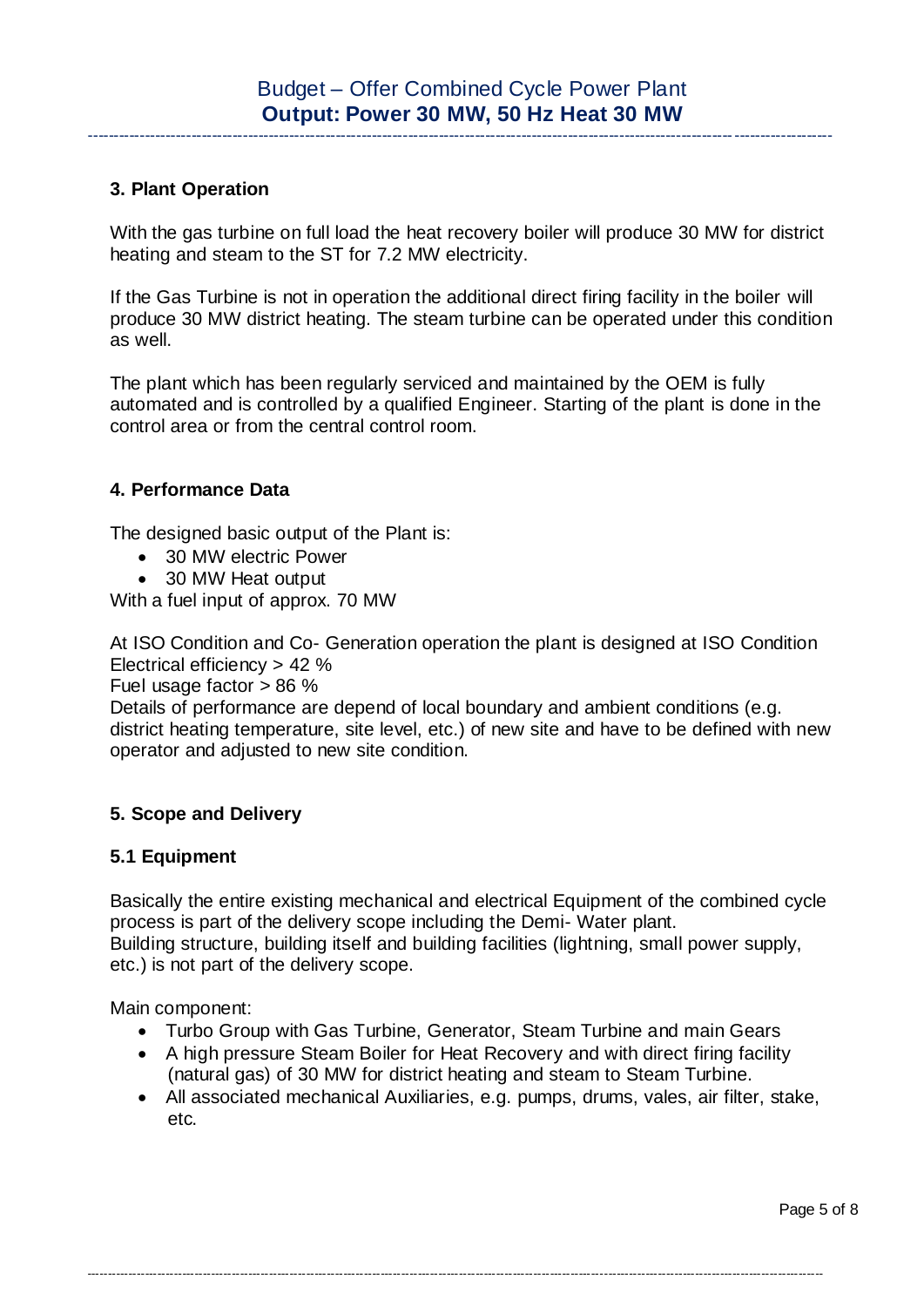- Control instrumentation system including local control station; central control room is part of the district heating plant and therefore excluded from the delivery scope
- Fire- alarm and fighting system, Gas detection system
- All associated electrical Auxiliaries, e.g. motors, motor switch board, batteries, etc.
- Demi- Water plant with a capacity of 7 m<sub>3</sub>/h

Technical documentation as it is available with the operator

 Connection elements like piping, electrical cables depend on customer's request. Technical data see attached Annex 1)



### **5.2 Services**

The scope of equipment will be by the seller and the current operator demounted, cleaned and seaworthy packed. The demounting work of the turbo group will be supervised by a specialist from the OEM. Interfaces of components will be marked to allow a professional reassembly. It is recommended that a supervisor of the reassembling company participate the entire process of dismantling at customers costs in order to facilitate the re assembly process.

The full set of technical documentation will delivered in the condition as it is available in hard and soft copies in English and partly in Swedish language. Number of sets as it is currently available at operator site and offices.

Packed components will be delivered at the deep water seaport Helsingborg Sweden at FAC condition (Free alongside Carrier).

----------------------------------------------------------------------------------------------------------------------------------------------------------------------------------

Page 6 of 8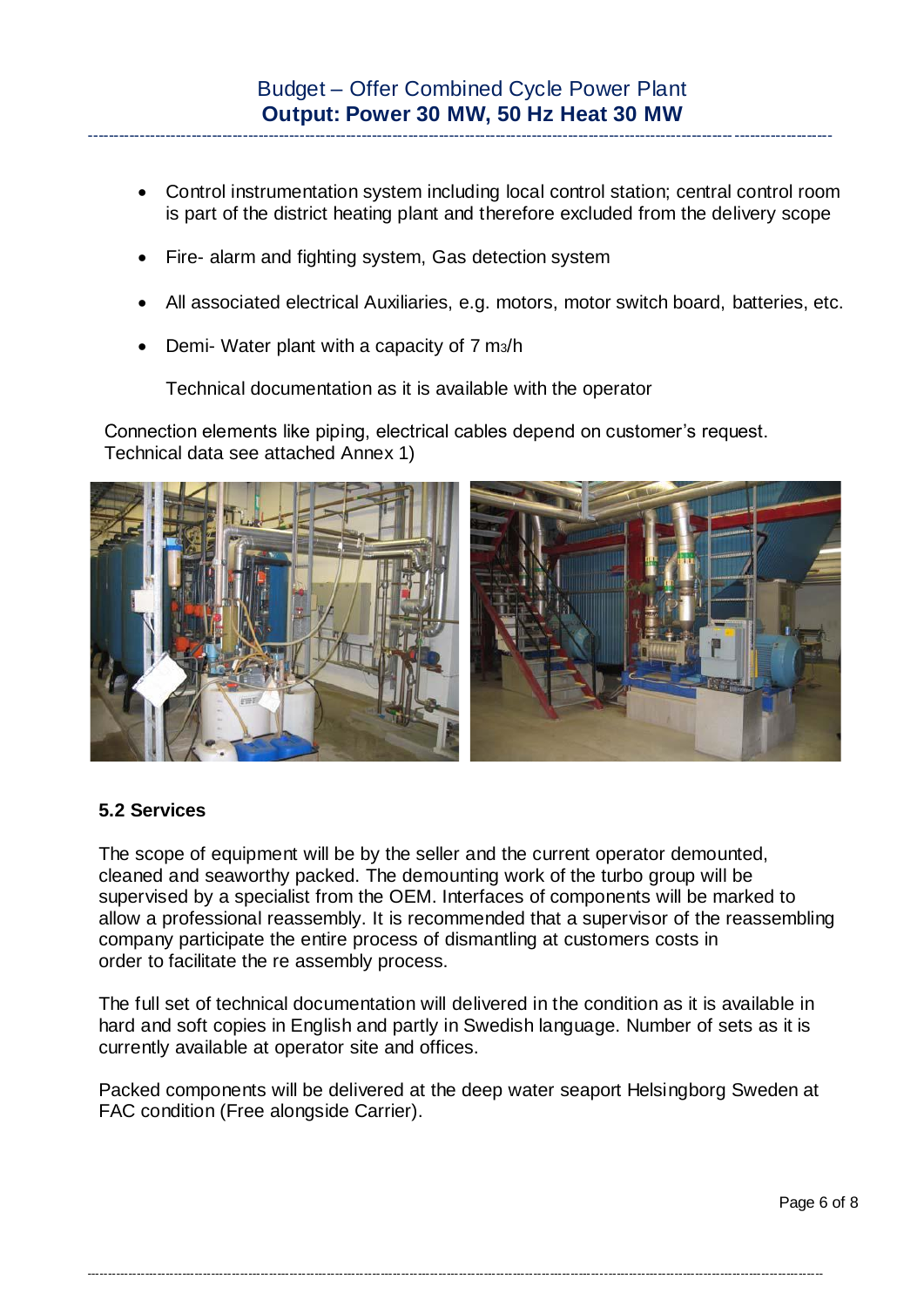# **6. Option**

For the current local city power-supply security this plant has been originally equipped with a Diesel Generator group as black-start facilities. In general, such a Black Start facility is in most Power Plant application not needed is not usual Plant equipment. The Diesel Generator group has approx. 120 operating only.

In the Turbo- group hall a heavy lift overhead crane is permanently installed. The buildings, including the building facilities will be reused for the installation of new biomass boilers with its auxiliaries. For this new installation the overhead crane is in principle foreseen as building facility. Discussion with current operator is ongoing if this overhead crane can be dismantled and relocated as well.

If the new operator is interested in the useful incremental facilities, Diesel Generator and Crane can be acquired at favourable conditions.

# **7. Price and commercial Condition**

### **7.1 Delivery condition:**

The equipment is offered on the condition

- dismantled, cleaned and packed
- FAC seaport Helsingborg Sweden

### **7.2 Sales price of Equipment and described services:**

Total FAC Price for the described equipment and services is **3.9 Million EUR (three million nine hundred thousand EUR) Option price**

Total FAC Price for the Black start Diesel Generator and the Machine Hall overhead Crane is **250 Thousand EUR (Two hundred and fifty thousand EUR)**

Payment condition

- 30 % with signature of contract, payment as condition for contract coming into force
- 30 % Turbo Machine ready for loading at port site
- 20 % Boiler ready for loading at port site
- 20 % completed Equipment ready for loading at port site VAT and any kind of taxes are not included in above prices if applicable.

----------------------------------------------------------------------------------------------------------------------------------------------------------------------------------

Page 7 of 8